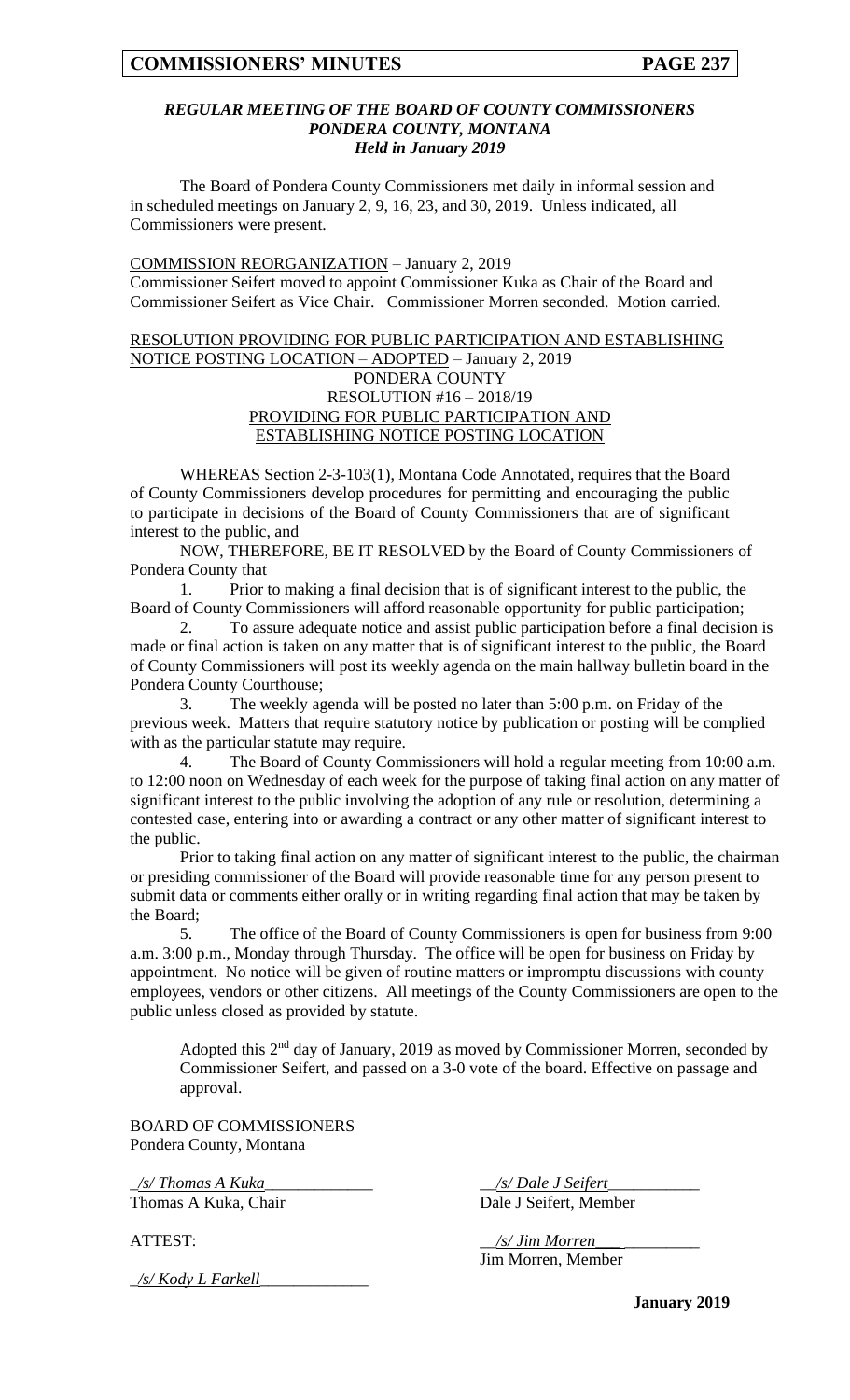Kody L Farkell, Clerk and Recorder

### RESOLUTION SETTING COSTS IN TAX LIEN SALES, ASSIGNMENTS, REDEMPTIONS AND TAX DEED SALES, AND OWNERSHIP AND INTEREST SEARCH BIDS – ADOPTED – January 2, 2019 PONDERA COUNTY, MONTANA RESOLUTION #17 – 2018/19 RESOLUTION SETTING COSTS IN TAX LIEN SALES, ASSIGNMENTS, REDEMPTIONS AND TAX DEED SALES, AND OWNERSHIP AND INTEREST SEARCH BIDS

WHEREAS, Section 15-17-121(2)(a), MCA, defines "Costs" incurred by the county as a result of a taxpayer's failure to pay taxes when due, including but not limited to any actual out-of-pocket expenses incurred by the county plus the administrative costs; and the county costs collected may be deposited in the county General Fund, pursuant to Section 15-17-322, MCA; and

WHEREAS, Section 15-17-212, MCA, directs the county treasurer, upon receipt of all delinquent taxes, penalties, interest and costs, to prepare a TAX SALE CERTIFICATE and the costs to a purchaser other than the County, shall be set as follows:

> preparation of list of delinquent taxes preparation of notice of pending tax sale conducting the tax sale preparation of the tax sale certificate

Total, per parcel  $$25.00$ WHEREAS, Section 15-17-323, MCA, directs the county treasurer, upon receipt of all delinquent taxes, penalties, interest and costs, to prepare an ASSIGNMENT certificate of the county's interest in property in which the county is listed as the purchaser and the costs to an assignee, shall be set as follows:

preparation of Assignment Certificate recording fees distribution of payment

Total, per parcel \$50.00

WHEREAS, Section 15-18-113 and Section 15-18-114, MCA, directs the county treasurer, upon receipt of all delinquent taxes, penalties, interest and costs, to process the REDEMPTION of the County's or assignee's interest in the property redeemed and the refund to the assignee, shall be set as follows:

> processing redemption distribution of payment processing refund to assignee certified mail and/or publication costs

Total, per parcel  $$25.00$ 

WHEREAS, Section 15-18-211, MCA, directs the county treasurer, upon receipt of all delinquent taxes, penalties, interest and costs, to grant the purchaser a TAX DEED for the property, and the costs shall be set as follows:

preparation and postage for courtesy letters identification and notification of interested persons certified mail and/or publication costs title search costs publication of legal notices recording fees preparation of deed

Total, per parcel \$300.00

WHEREAS, Section 15-18-212, MCA, directs notification to all persons considered interested parties in the property and the current occupant of the property, if any, that a tax deed may be issued to the county unless the property tax lien is redeemed prior to the expiration date of the redemption period, the County intends to contract for the services of a licensed title company to perform ownership and interest searches on all properties selected by the Board of County Commissioners. Inasmuch as there is only one licensed title company with its office in Pondera County, the Commissioners will contract with said First American Title Company for its services in determining interested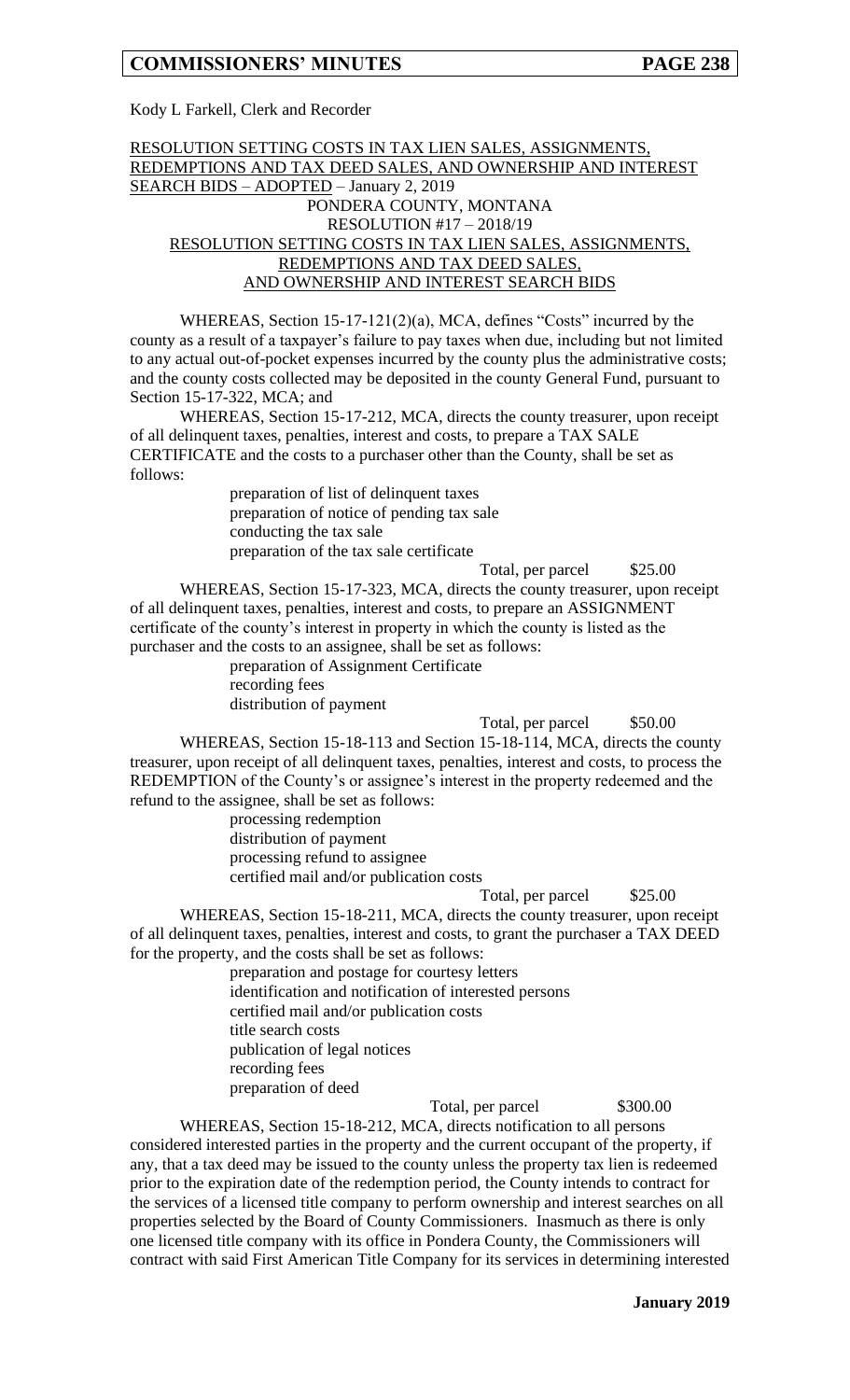parties and issuance of a Litigation Guarantee on each parcel. A request for cost for these services will be obtained from the First American Title Company.

NOW, THEREFORE, BE IT RESOLVED by the Pondera County Board of Commissioners that the fees for the actual and administrative costs, assessed to a purchaser other than the County, are set as follows:

| TAX SALE CERTIFICATE, PER PARCEL | \$25.00  |
|----------------------------------|----------|
| ASSIGNMENT, PER PARCEL           | \$50.00  |
| REDEMPTION, PER PARCEL           | \$25.00  |
| TAX DEED SALE, PER PARCEL        | \$300.00 |
|                                  |          |

BE IT FURTHER RESOLVED by the Pondera County Board of Commissioners that the Board of County Commissioners will contract with First American Title Company for its services in determining interested parties and issuance of a Litigation Guarantee on each parcel. A request for cost for these services will be obtained from the First American Title Company.

Adopted this  $2<sup>nd</sup>$  day of January, 2019 as moved by Commissioner Seifert seconded by Commissioner Morren, and passed on a 3-0 vote of the board. Effective on passage and approval.

BOARD OF COMMISSIONERS Pondera County, Montana

\_*/s/ Thomas A Kuka*\_\_\_\_\_\_\_\_\_\_\_\_\_ \_\_*/s/ Dale J Seifert*\_\_\_\_\_\_\_\_\_\_\_ Thomas A Kuka, Chair Dale J Seifert, Member

ATTEST:  $\frac{1}{s}$  /s/ *Jim Morren* 

Jim Morren, Member

\_*/s/ Kody L Farkell*\_\_\_\_\_\_\_\_\_\_\_\_\_ Kody L Farkell, Clerk and Recorder

### RESOLUTION SETTING MILEAGE ALLOWANCE, LODGING AND PER DIEM REIMBURSEMENT RATES – ADOPTED – January 2, 2019 PONDERA COUNTY, MONTANA RESOLUTION #18 – 2018/19 SETTING MILEAGE ALLOWANCE, LODGING AND PER DIEM REIMBURSEMENT RATES

WHEREAS Sections 2-18-501 through 2-18-503, and Section 7-4-2108, Montana Code Annotated, provide that persons who may be entitled to mileage, lodging and per diem reimbursement paid from public funds when using their own automobiles, incurring costs for lodging and per diem, in the performance of official duties are entitled to collect mileage for the distance actually traveled by automobile at a rate equal to the mileage allotment allowed by the Internal Revenue Service for the preceding calendar year; and

WHEREAS the mileage rate for state and local government employees has been established for calendar year 2019 by the Internal Revenue Service as 58 cents per mile for the first 1,000 miles of travel within each month and the rate for mileage over 1,000 miles per month at 55 cents per mile (3 cents less per mile, per 2-18-503(b), Montana Code Annotated)

WHEREAS the State of Montana has established the lodging and per diem rates for state and local government employees as follows:

In-state lodging reimbursement rate is \$94.00 plus tax for all communities except for Big Sky/ West Yellowstone – Gallatin County, Helena – Lewis & Clark County, Missoula – Missoula County, Polson, Lake County, and Kalispell – Flathead County, which communities are considered high cost areas.

| Per Diem Rates | In-State | Out-of-State |
|----------------|----------|--------------|
| Morning Meal   | \$5.00   | \$13.00      |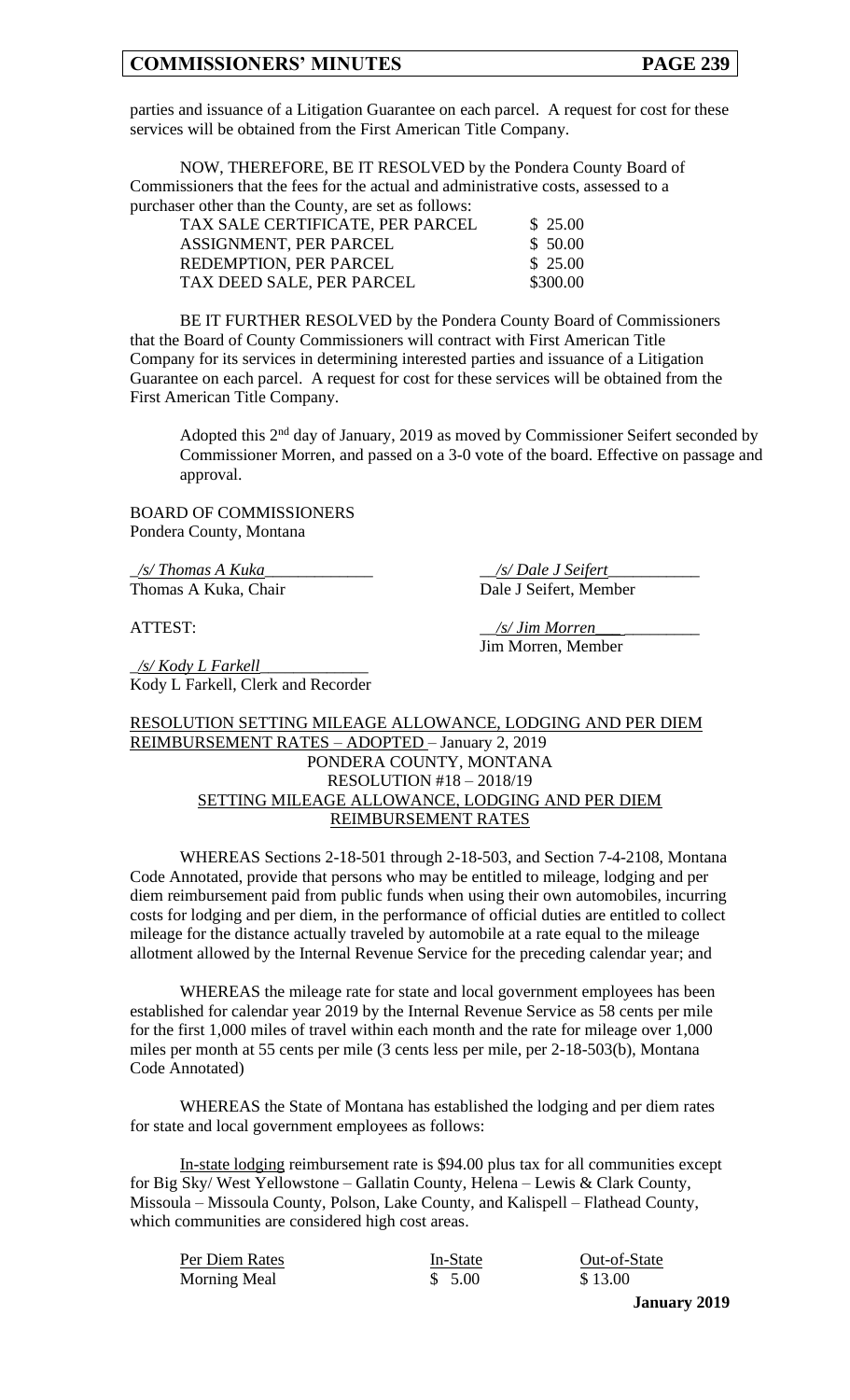| Mid-Day Meal  | \$6.00  | \$14.00 |
|---------------|---------|---------|
| Evening Meal  | \$12.00 | \$23.00 |
| <b>Totals</b> | \$23.00 | \$50.00 |

NOW, THEREFORE, BE IT RESOLVED by the Board of County Commissioners of Pondera County that the mileage allotment allowed to Pondera County employees during calendar year 2019 shall be 58 cents per mile (up to and including 1,000 miles) and 55 cents per miles (over 1,000 miles) during each calendar month; and

NOW, THEREFORE, BE IT FURTHER RESOLVED by the Board of County Commissioners of Pondera County that the in-state lodging reimbursement and per diem rates shall be

In-state lodging reimbursement rate is \$94.00 plus tax for all communities except for Big Sky/ West Yellowstone – Gallatin County, Helena – Lewis & Clark County, Missoula – Missoula County, Polson, Lake County, and Kalispell – Flathead County, which communities are considered high cost areas.

| Per Diem Rates      | In-State | Out-of-State |
|---------------------|----------|--------------|
| <b>Morning Meal</b> | \$5.00   | \$11.00      |
| Mid-Day Meal        | \$6.00   | \$12.00      |
| <b>Evening Meal</b> | \$12.00  | \$23.00      |
| Totals              | \$23.00  | \$46.00      |

Adopted this 2nd day of January, 2019 as moved by Commissioner Seifert, seconded by Commissioner Morren, and passed on a 3-0 vote of the board. Effective on passage and approval.

BOARD OF COMMISSIONERS Pondera County, Montana

\_*/s/ Thomas A Kuka*\_\_\_\_\_\_\_\_\_\_\_\_\_ \_\_*/s/ Dale J Seifert*\_\_\_\_\_\_\_\_\_\_\_ Thomas A Kuka, Chair Dale J Seifert, Member

ATTEST:  $\frac{s}{\sqrt{s}}$  *Jim Morren* 

Jim Morren, Member

\_*/s/ Kody L Farkell*\_\_\_\_\_\_\_\_\_\_\_\_\_ Kody L Farkell, Clerk and Recorder

## RESOLUTION SETTING DAILY RATE FOR INCARCERATION CREDIT – ADOPTED – January 2, 2019

PONDERA COUNTY, MONTANA RESOLUTION #19 – 2018/19 DAILY RATE FOR INCARCERATION CREDIT

WHEREAS, Section 46-18-403, MCA, states that "the daily rate for incarceration must be established annually by the Board of County commissioners by resolution" and that the daily rate must be equal to the actual cost incurred by the detention facility and it has been determined that the actual costs incurred by the Pondera County detention facility, on an average daily basis, is equal to Fifty dollars  $(\$ 50.00)$ ;

NOW, THEREFORE, BE IT RESOLVED by the Board of County Commissioners of Pondera County that the daily rate for confinement costs, other than for actual medical costs, as ordered by the court and paid in advance for confinement and prior to payment of any fine, is hereby established at \$ 50.00 per day; and

BE IT FURTHER RESOLVED, if a judgment is for a fine and imprisonment until the fine is paid, the detainee shall be allowed a credit of \$ 50.00 for each day of incarceration; and that an inmate is responsible for the actual costs of medication, medical services, or hospitalization while detained in a detention center, based upon the individual's ability to pay and/or private provider health care coverage, or a bonafide and responsible third-party payer; and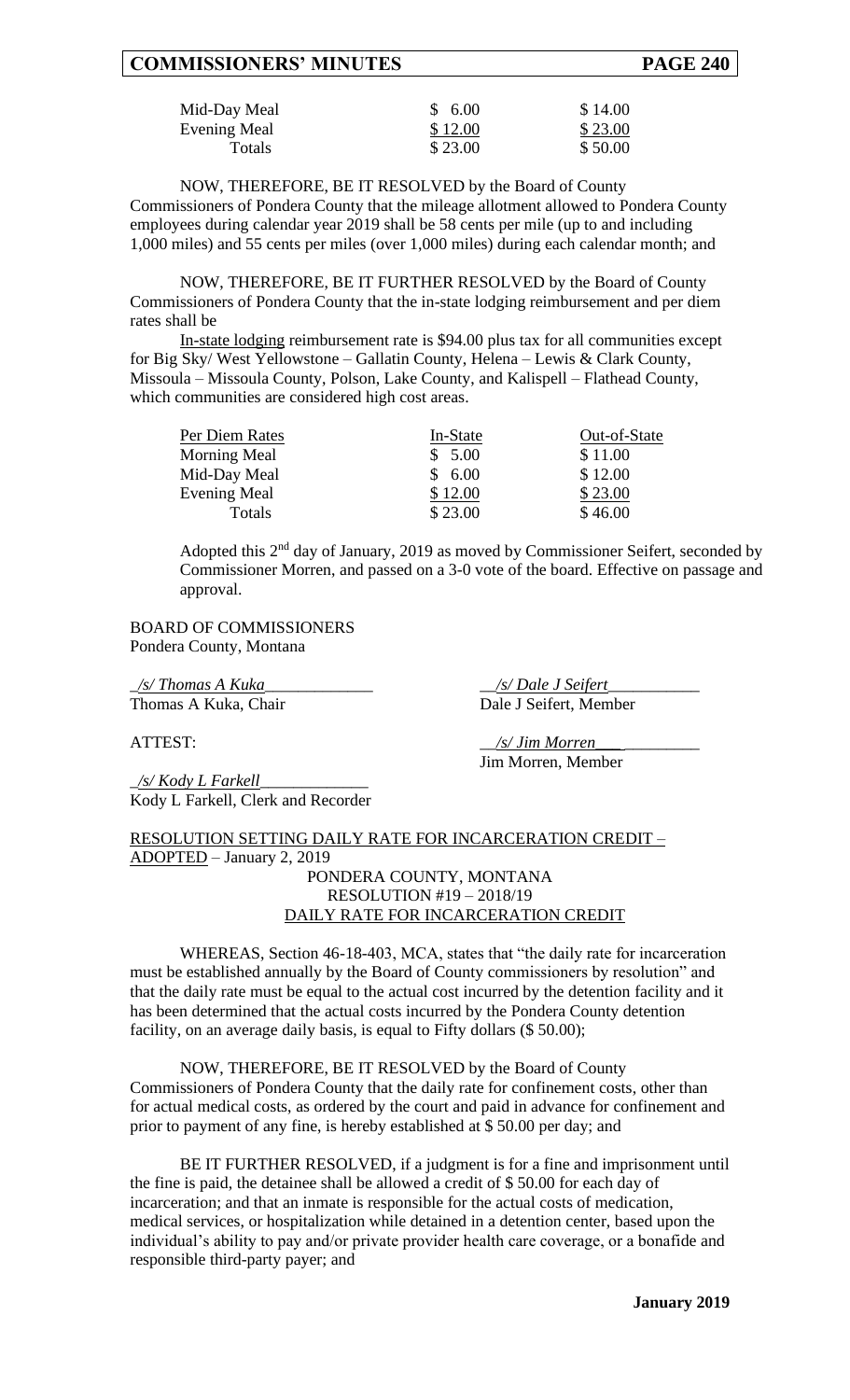BE IT FURTHER RESOLVED, that the County Attorney shall initiate proceedings to collect from the inmate any charges arising from the medical services or hospitalization in accordance with 7-32-2245, MCA.

Adopted this 2<sup>nd</sup> day of January, 2019 as moved by Commissioner Seifert, seconded by Commissioner Morren, and passed on a 3-0 vote of the board. Effective on passage and approval.

BOARD OF COMMISSIONERS Pondera County, Montana

\_*/s/ Thomas A Kuka*\_\_\_\_\_\_\_\_\_\_\_\_\_ \_\_*/s/ Dale J Seifert*\_\_\_\_\_\_\_\_\_\_\_ Thomas A Kuka, Chair Dale J Seifert, Member

ATTEST:  $\frac{1}{s}$  /s/ Jim Morren Jim Morren, Member

\_*/s/ Kody L Farkell*\_\_\_\_\_\_\_\_\_\_\_\_\_ Kody L Farkell, Clerk and Recorder

CORPORATE AUTHORIZATION RESOLUTION TO UPDATE SIGNORS ON COUNTY BANK ACCOUNTS-ADOPTED – January 2, 2019

RESOLUTION #20 was adopted allow for signors of all County bank accounts to be updated to reflect new elected official and county employees.

Adopted this 2nd day of January, 2019 as moved by Commissioner Seifert, seconded by Commissioner Morren, and passed on a 3-0 vote of the board. Effective upon passage and approval.

BOARD OF COMMISSIONERS Pondera County, Montana

\_*/s/ Thomas A Kuka*\_\_\_\_\_\_\_\_\_\_\_\_\_ \_\_*/s/ Dale J Seifert*\_\_\_\_\_\_\_\_\_\_\_ Thomas A Kuka, Chair Dale J Seifert, Member

\_*/s/ Kody L Farkell*\_\_\_\_\_\_\_\_\_\_\_\_\_ Kody L Farkell, Clerk and Recorder

ATTEST:  $\frac{1}{s}$  /s/ Jim Morren Jim Morren, Member

#### RESOLUTION AUTHORIZING PARTICIPATION IN THE SHORT TERM INVESTMENT POOL (STIP) MONTANA BOARD OF INVESTMENTS-ADOPTED – January 2, 2019

RESOLUTION #21 was adopted to authorize County participation in the Short Term Investment Pool (STIP) Montana Board of Investments

Adopted this 2nd day of January, 2019 as moved by Commissioner Seifert, seconded by Commissioner Morren, and passed on a 3-0 vote of the board. Effective upon passage and approval.

BOARD OF COMMISSIONERS Pondera County, Montana

\_*/s/ Thomas A Kuka*\_\_\_\_\_\_\_\_\_\_\_\_\_ \_\_*/s/ Dale J Seifert*\_\_\_\_\_\_\_\_\_\_\_ Thomas A Kuka, Chair Dale J Seifert, Member

ATTEST:  $\frac{1}{s}$  /s/ Jim Morren Jim Morren, Member

\_*/s/ Kody L Farkell*\_\_\_\_\_\_\_\_\_\_\_\_\_ Kody L Farkell, Clerk and Recorder

COMMISSIONER REPRESENTATIVES TO BOARDS – January 2, 2019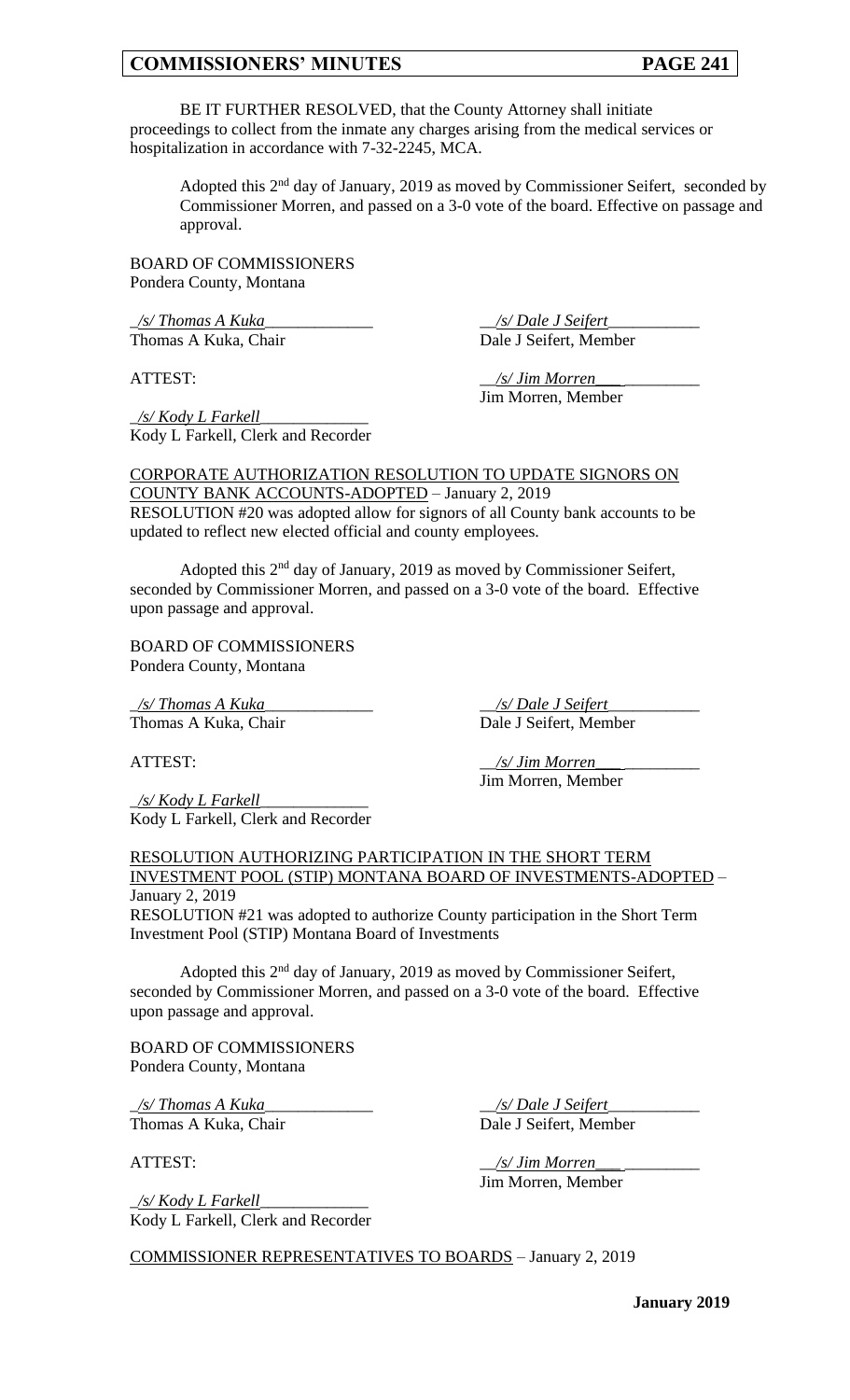|                                  | The Commissioner representative assignments to County and Regional boards were made |
|----------------------------------|-------------------------------------------------------------------------------------|
| as follows:                      |                                                                                     |
| <b>County Boards</b>             |                                                                                     |
| Kuka                             | Airport                                                                             |
|                                  | Weed                                                                                |
|                                  | <b>Pondera County Community Service</b>                                             |
|                                  | Park                                                                                |
| Seifert                          | Health                                                                              |
|                                  | Pondera Regional Port Authority                                                     |
|                                  | Park                                                                                |
| Morren                           | Pondera Medical Center                                                              |
|                                  | Pondera County Council On Aging<br>Park                                             |
|                                  |                                                                                     |
| <b>Regional and State Boards</b> |                                                                                     |
| Kuka                             | Northcentral Regional Detention Center                                              |
|                                  | <b>Center For Mental Health</b>                                                     |
| Seifert                          |                                                                                     |
|                                  | Northern Montana Joint Refuse Disposal District                                     |
|                                  | <b>Sweetgrass Development</b>                                                       |
|                                  | Opportunities Inc                                                                   |
|                                  | Northern Montana Transit Authority                                                  |
| Morren                           | North Central Area Agency on Aging                                                  |

Commissioner Seifert moved to approve the commissioner representative to boards as named above through December 2019. Commissioner Morren seconded. Motion carried.

CITIZEN APPOINTMENTS TO COUNTY ADVISORY BOARDS – January 2, 2019 Commissioner Seifert moved and Commissioner Morren moved to to appoint/reappoint the following to the County Advisory Boards: Valier Cemetery District – Jeff Vandenbos (2021) Weed – Ramsey Offerdal Sr (2021), Eric Eneboe (2021) Motion carried.

A complete list of County Advisory Boards and all members is on the County webpage: www.ponderacountymontana.org under Government, Board Appointments.

### PORT AUTHORITY REPORT – January 2, 2019

Rob Cook, Pondera Regional Port Authority Executive Director was on hand to give a report. The Port Authority recently purchased a mobile home park in Conrad and are getting the park ready to rent out. They are also pursuing a Neighborhood Stabilization project in Valier and are settling up 3 loans that were given to local businesses. Once those loans are repaid their entire Revolving Loan Fund will be replenished.

VALIER AIRPORT HANGAR LEASE APPROVED – January 2, 2019 Commissioner Seifert moved and Commissioner Morren seconded to approve the Valier Airport Hangar Lease with Ross Buchanan for Unit D1 (480 square feet) and Unit D2 (640 square feet) for the amount of \$600 per year. Motion carried.

### TASK ORDER CONTRACT FOR WOMEN, INFANTS, & CHILDREN (WIC) GRANT-APPROVED – January 9, 2019

Commissioner Seifert moved and Commissioner Morren seconded to approve the fiscal year 2019 Women, Infants, & Children (WIC) task order contract with the Montana Department of Health & Human Services in the amount of \$41,145 for October 1, 2018 through September 30, 2019.

LOAN TO PORT AUTHORITY APPROVED – January 9, 2019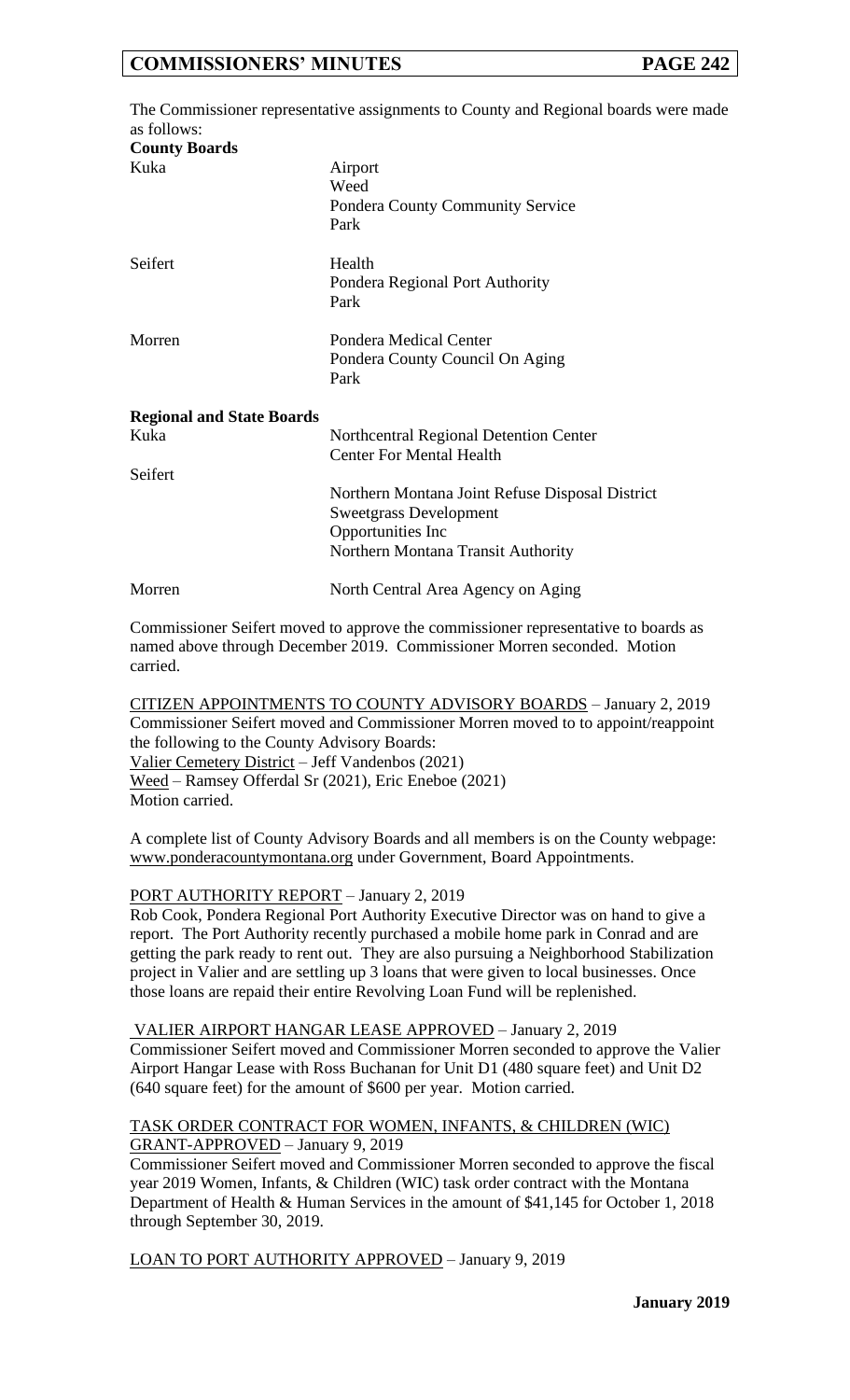The County receives \$14,962.50 annually as a payment in lieu of taxes for Blue Sky Villa. The County designates that money to be used for economic development. \$2,000 of this year's payment has been used to pay the County's Sweetgrass Development dues. The Pondera Regional Port Authority put in a request to the Commissioners asking for a loan of the remaining \$12,962.50 to be used for economic development activities. Commissioner Seifert moved and Commissioner Morren second to loan the Pondera Regional Port Authority \$12,962.50. Motion carried.

#### RESOLUTION TO LOAN FUND 7380 PORT AUTHORITY FUND-ADOPTED – January 16, 2019

### PONDERA COUNTY, MONTANA RESOLUTION #22 – 2018/19 LOAN TO FUND 7380 PORT AUTHORITY FUND

WHEREAS, Pondera County receives an annual payment from the City of Conrad for the Blue Sky Villa, currently in the amount of \$14,962.50; and

WHEREAS, the Commissioners have entered into an agreement with the Port Authority to loan the fiscal year 2018-19 payment to the Port Authority to be used for Port Authority revolving loan funds to small businesses within Pondera County and/or as operating funds; and

WHEREAS, the County has received the fiscal year 2018-19 payment in the amount of \$14,962.50 and has entered into a loan agreement with the Port Authority; and

WHEREAS, the County has designated \$2,000 to pay dues to Sweeetgrass Development and is willing to lend \$12,962.50 to the Port Authority revolving funds.

WHEREAS, the funds shall be subject to repayment and/or forgiveness under the terms of the annual loan agreement.

NOW, THEREFORE, BE IT RESOLVED by the Board of County Commissioners of Pondera County that the Clerk and Recorder effect the loan of \$12,962.50 from the County General Fund to the Port Authority Fund and that the loan be repaid and/or forgiven under the terms of the January 9, 2019 loan agreement. The County will designate \$2,000 to pay Sweetgrass Development dues.

Adopted this  $9<sup>th</sup>$  day of January, 2019 as moved by Commissioner Seifert, seconded by Commissioner Morren, and passed on a 3-0 vote of the full board. Effective upon passage and approval.

BOARD OF COMMISSIONERS Pondera County, Montana

\_*/s/ Thomas A Kuka*\_\_\_\_\_\_\_\_\_\_\_\_\_ \_\_*/s/ Dale J Seifert*\_\_\_\_\_\_\_\_\_\_\_

Thomas A Kuka, Chair Dale J Seifert, Member

ATTEST:  $\frac{1}{s}$  /s/ Jim Morren\_

Jim Morren, Member

\_*/s/ Kody L Farkell*\_\_\_\_\_\_\_\_\_\_\_\_\_ Kody L Farkell, Clerk and Recorder

ENCROACHMENT AGREEMENT-APPROVED – January 16, 2019 Commissioner Seifert moved to approve the Encroachment Agreement requested by the Daryl Gernaat to install a 15" culvert on Conrad-Dupuyer Rd for an approach to a shop. Commissioner Morren seconded. Motion carried. Also attending: McKenzie Graye, Reporter for the Independent Observer

# DECEMBER COMMISSION MINUTES-APPROVED – January 16, 2019

Commissioner Seifert moved and Commissioner Morren seconded to approve the December 2018 Minutes of the Commission. Motion carried. Also attending: McKenzie Graye, Reporter for the Independent Observer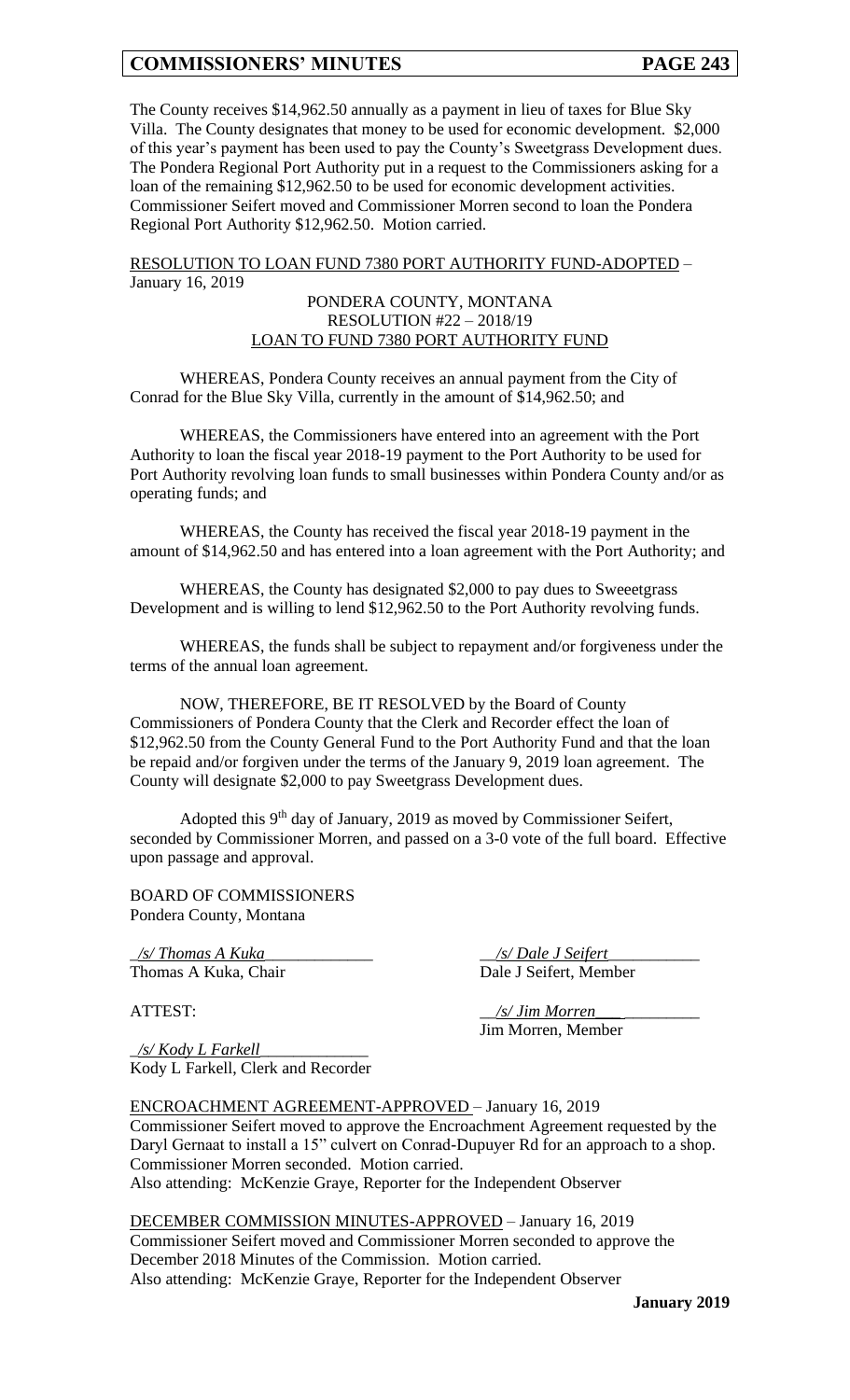CITIZEN APPOINTMENTS TO COUNTY ADVISORY BOARDS – January 16, 2019 Commissioner Morren moved and Commissioner Seifert seconded to appoint the following to the County Advisory Boards: North Central Area Agency On Aging - Jan Sage (2021)

Also attending: McKenzie Graye, Reporter for the Independent Observer

TREASURER'S SECURITIES REPORT AS OF DECEMBER 31, 2018 – January 23, 2019

STIP \$9,002,000.00 @ 2.3756471%

STOCKMAN BANK BALANCES \$3,072,370.52 STOCKMAN BANK –Collateral Report

| 3134GAQM  | \$5,000,000.00 | <b>FHLMC 2000937</b> | 1.02\% Matures 04/04/19 |
|-----------|----------------|----------------------|-------------------------|
| 3133EFYS0 | \$1,700,000.00 | FFCB 2000946         | 1.15\% Matures 2/22/19  |

#### RAYMOND JAMES

| 02587CFF2 | \$200,000.00 |        | 2.2500% Due 5/24/2021 (CD)  |
|-----------|--------------|--------|-----------------------------|
| 38147JL42 | \$200,000.00 | 2.05%  | Due $6/25/2019$ (CD)        |
| 06740KHS9 | \$250,000.00 |        | 2.1000% Due 08/13/2019 (CD) |
| 140420XL9 | \$245,000.00 |        | 2.1500% Due 11/04/2020      |
| 48125YT87 | \$250,000.00 | 1.250% | Due $05/06/2021$ (step)     |
| 254672T24 | \$250,000.00 | 2.000% | Due 11/23/2021 (CD)         |

#### INDEPENDENCE BANK

|                  | CDARS 1021053623 02/07/19 1.3706%  |                                    | \$500,000.00   |
|------------------|------------------------------------|------------------------------------|----------------|
|                  | CDARS 1021435607 6/6/19 1.83316%   |                                    | \$500,000.00   |
| CDARS 1021687851 |                                    | 08/15/19 2.03913%                  | \$1,000,000.00 |
|                  |                                    | CDARS 1021870648 10/10/19 2.05873% | \$500,000.00   |
|                  | CDARS 1021969202 11/07/19 2.13707% |                                    | \$2,000,000.00 |
|                  | CDARS 1022052493 12/05/19 2.447%   |                                    | \$1,000,000.00 |

CONTRACT FOR RENT OF OFFICE SPACE-APPROVED – January 23, 2019 Alliance For Youth has taken over the state contract that was previously held by Gateway Community Services. Alliance For Youth submitted a request to continue take over the courthouse office space previously used by Gateway Community Services.

Commissioner Seifert moved and Commissioner Morren seconded to approve the contract with Alliance For Youth to rent courthouse office space at a rate of \$100 per month. Motion carried.

#### HEARING CONDUCTED ON AN ORDINANCE FOR THE AIRPORT AFFECTED AREA - January 23, 2019

Attending: Commissioner Tom Kuka, Commissioner Dale Seifert, Commissioner Jim Morren, City of Conrad Mayor Wendy Judisch, Conrad Public Works Director David Zimbelman, Robert Peccia & Associates Engineer Bill Burkland, Independence Observer Reporter McKenzie Graye, Duane Habets, Heath Elings,

The notice of the hearing was published in The Independent-Observer and the Valierian January 9 and January 16, 2019 issues.

Commissioner Kuka called the hearing to review an ordinance for the Conrad Airport affected area to order at 12:00 p.m.at the Pondera County Commissioners office,  $20.4<sup>th</sup>$ Ave SW, Conrad.

Robert Peccia & Associates Engineer Bill Burkland explained the reason for creating the ordinance. The main objective of this ordinance is divert construction or planting of trees that would impede with standard operation of the Conrad Airport. An ordinance is not designed to stop growth but to direct into the proper areas. The FAA does not have policing authority to stop this, but the State of Montana gave counties the option to create

**January 2019**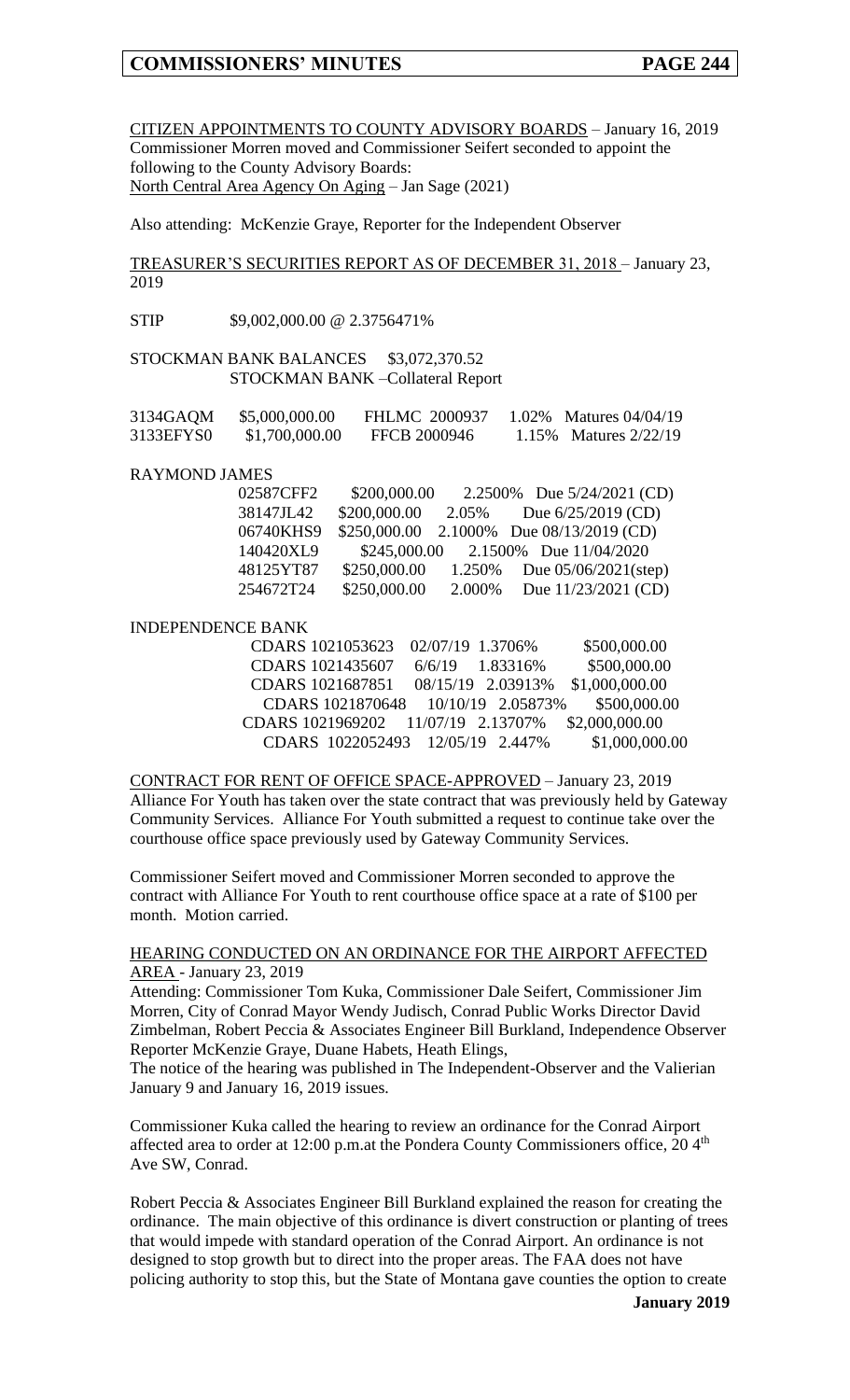and enforce its own ordinance. The FAA provides grant money to cities/counties for airport improvements. Having an ordinance diverting growth within the airport affected area insures continued eligibility for FAA grant money.

Questions from those in attendance were answered by Bill Burkland.

Hearing closed at 2:00 p.m.

### RESOLUTION AUTHORIZING AMENDMENTS TO PONDERA COUNTY BUDGET-ADOPTED – January 30, 2019 PONDERA COUNTY MONTANA RESOLUTION #23 – 2018/19 AUTHORIZING BUDGET AMENDMENTS TO PONDERA COUNTY BUDGET

WHEREAS the Montana Code Annotated, Section 7-6-4006(4), grants the Board of County Commissioners the power and authority to amend the budget during the fiscal year by conducting public hearings at regularly scheduled meetings; and

WHEREAS Pondera County Commissioners approved the appropriations budget for the Pondera County during its regular budget approval process and errors in revenues and expenditures budget have been identified; and

NOW, THEREFORE, BE IT RESOLVED by the Board of County Commissioners of Pondera County that the budget be corrected as follows:

| Revenue<br>2971-331141                     | Description<br><b>Grant Revenue</b> | <b>Prior Amount</b><br>\$56,516 | New Amount<br>\$60,161 |
|--------------------------------------------|-------------------------------------|---------------------------------|------------------------|
| Expenditure                                | Description                         | <b>Prior Amount</b>             | New Amount             |
| 2971-401-440171-110<br>2971-401-440171-140 | <b>Salaries</b><br><b>Benefits</b>  | \$14,456<br>\$5,260             | \$15,356<br>\$5,508    |
| 2971-401-440171-210                        | <b>Supplies</b>                     | \$10,866                        | \$13,263               |
| 2971-401-440171-311                        | Postage                             | \$<br>60                        | \$<br>160              |
| 2976-448-440193-110                        | <b>Salaries</b>                     | \$3,500                         | \$2,556                |
| 2976-448-440193-140                        | <b>Benefits</b>                     | \$<br>990                       | \$<br>859              |
| 2976-448-440193-210                        | <b>Supplies</b>                     | \$<br>510                       | \$<br>759              |
| 2976-448-440193-311                        | Postage                             | \$<br>12                        | \$<br>11               |
| 2976-448-440193-332                        | Ads/Dues                            | \$<br>250                       | \$<br>250              |
| 2976-448-440192-210                        | <b>Supplies</b>                     | \$<br>$\overline{0}$            | \$<br>827              |

Adopted this 30<sup>th</sup> day of January, 2019, as moved by Commissioner Seifert, seconded by Commissioner Morren, and passed on a 3-0 vote of the board. Effective on passage and approval.

BOARD OF COMMISSIONERS Pondera County, Montana

\_*/s/ Thomas A Kuka*\_\_\_\_\_\_\_\_\_\_\_\_\_ \_\_*/s/ Dale J Seifert*\_\_\_\_\_\_\_\_\_\_\_ Thomas A Kuka, Chair Dale J Seifert, Member

ATTEST:  $\frac{1}{s}$  /s/ Jim Morren\_ Jim Morren, Member

\_*/s/ Kody L Farkell*\_\_\_\_\_\_\_\_\_\_\_\_\_ Kody L Farkell, Clerk and Recorder

RESOLUTION DECLARING PROPERTY SURPLUS AND SETTING SALE-ADOPTED – January 30, 2019

PONDERA COUNTY RESOLUTION #24 – 2018/19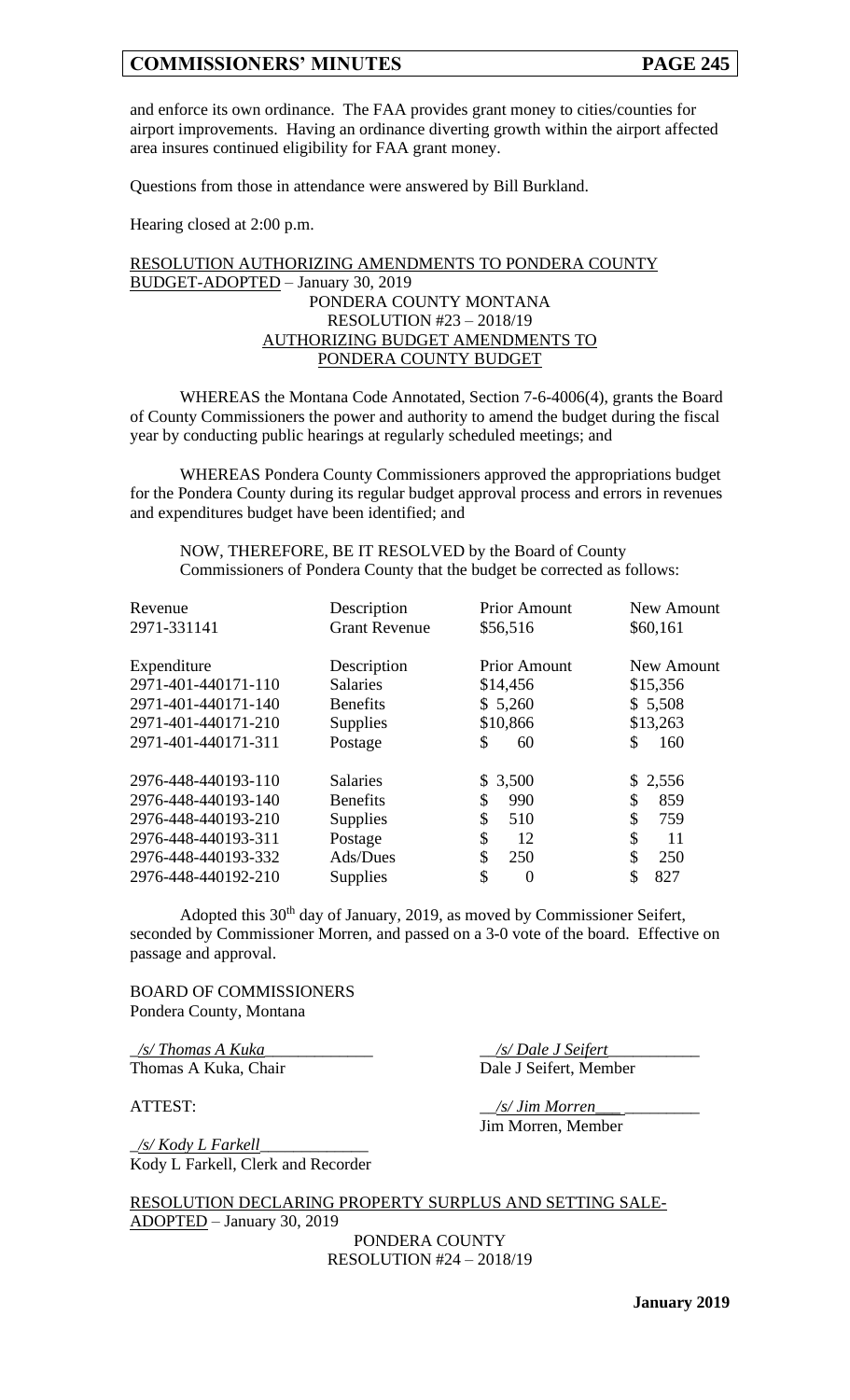### DECLARING PROPERTY SURPLUS AND SETTING SALE

WHEREAS, pursuant to Section 7-8-2211, MCA, Authorization to sell and exchange county property, the Board of Pondera County Commissioners declares the following personal property belonging to the County as surplus property which is not necessary to the conduct of county business or the preservation of its property:

| Metal lathe         | Valmar granular spreader | $2008$ F150 pickup    |
|---------------------|--------------------------|-----------------------|
| Oil distributor     | 1974 Ford water truck    | 1997 Ford F250 pickup |
| 1997 Ford pickup    | 1973 Ford F250           | 1978 Chevy dump truck |
| S-180 truck-hot mix | Int'l tractor w/cab      | Assorted tools        |

WHEREAS, the Commissioners have determined it is in the best interests of the County to sell the items at surplus auction through Public Surplus.

NOW, THEREFORE, BE IT RESOLVED that the Board of County Commissioners:

- 1) hereby declares the property listed above as surplus property which is not necessary to the conduct of county business or the preservation of its property,
- 2) agrees to sell the listed items at surplus auction through the Public Surplus.

ADOPTED this 30<sup>th</sup> day of January 2019, as moved by Commissioner Morren, seconded by Commissioner Seifert, and passed on a 3-0 vote of the board. Effective on passage and approval

BOARD OF COMMISSIONERS Pondera County, Montana

\_*/s/ Thomas A Kuka*\_\_\_\_\_\_\_\_\_\_\_\_\_ \_\_*/s/ Dale J Seifert*\_\_\_\_\_\_\_\_\_\_\_

\_*/s/ Kody L Farkell*\_\_\_\_\_\_\_\_\_\_\_\_\_ Kody L Farkell, Clerk and Recorder

RESOLUTION DECLARING PROPERTY SURPLUS AND DISPOSAL-ADOPTED – January 30, 2019

#### PONDERA COUNTY RESOLUTION #25 – 2018/19 DECLARING PROPERTY SURPLUS AND DISPOSAL

WHEREAS, pursuant to Section 7-8-2211, MCA, Authorization to sell and exchange county property, the Board of Pondera County Commissioners declares the following personal property belonging to the County as surplus property which is not necessary to the conduct of county business or the preservation of its property:

10 office chairs 2 computers bar stools 3 micro fiche machines 1 monitor fire alarm box 13 filing cabinets 2 peg boards large 3-hole punch 3 tables 1 shelf 7 desks coffee maker

and

WHEREAS, the Commissioners have determined, pursuant to Section 7-8-2217, MCA, Procedure or sale of property of lesser value, it is in the best interests of the County to dispose of the above-listed surplus property.

NOW, THEREFORE, BE IT RESOLVED that the Board of County Commissioners: 3) hereby declares the property listed above as surplus property which is not

necessary to the conduct of county business or the preservation of its property,

**January 2019**

Thomas A Kuka, Chair Dale J Seifert, Member

ATTEST:  $\frac{1}{s}$  /s/ Jim Morren

Jim Morren, Member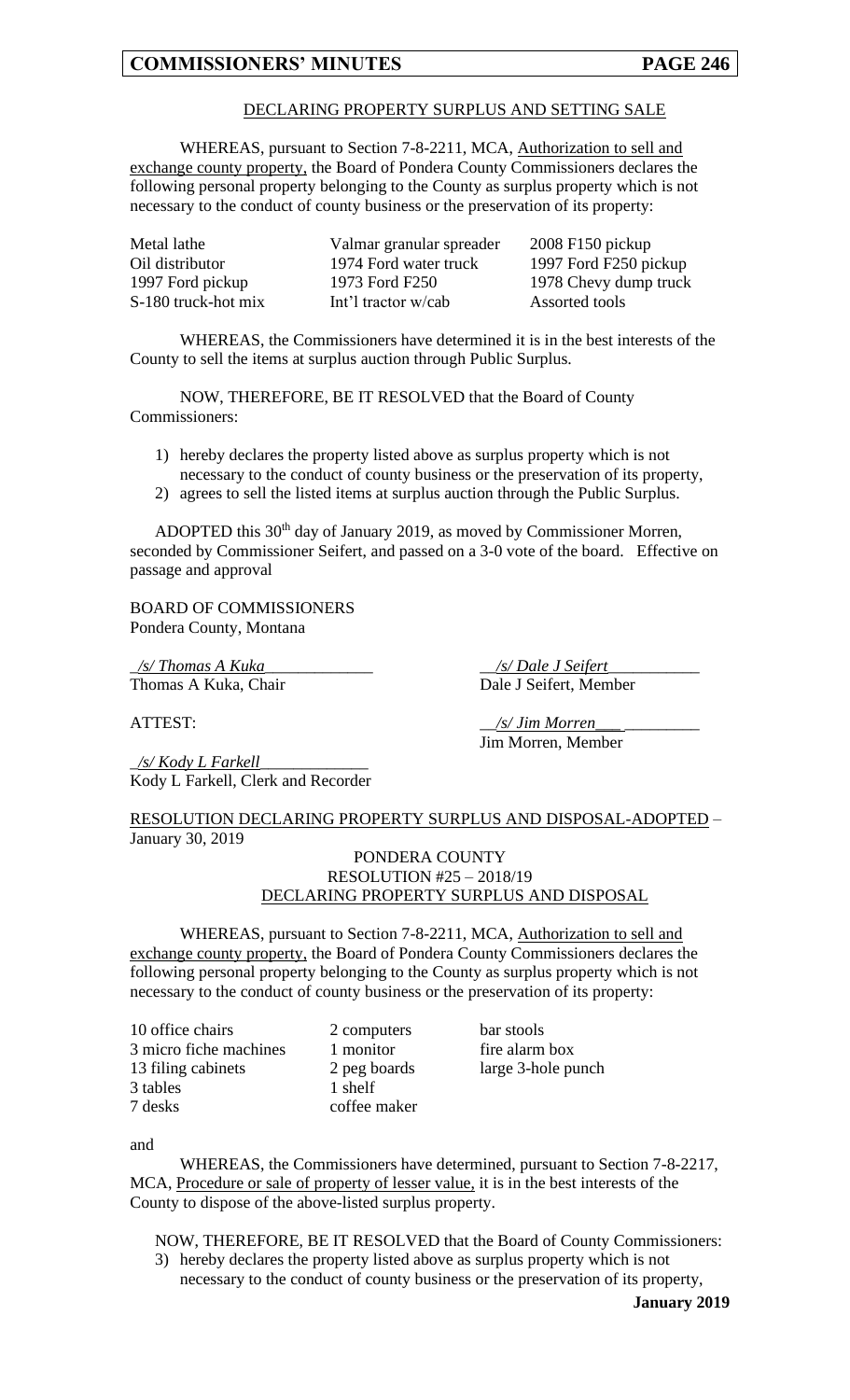4) agrees to dispose of a miscellaneous surplus items listed above

ADOPTED this 30th day of January, 2019 as moved by Commissioner Morren, seconded by Commissioner Seifert, and passed on a 3-0 vote of the board. Effective on passage and approval.

BOARD OF COMMISSIONERS Pondera County, Montana

\_*/s/ Thomas A Kuka*\_\_\_\_\_\_\_\_\_\_\_\_\_ \_\_*/s/ Dale J Seifert*\_\_\_\_\_\_\_\_\_\_\_ Thomas A Kuka, Chair Dale J Seifert, Member

ATTEST:  $\frac{1}{s}$  /s/ Jim Morren\_ Jim Morren, Member

\_*/s/ Kody L Farkell*\_\_\_\_\_\_\_\_\_\_\_\_\_ Kody L Farkell, Clerk and Recorder

MONTANA CANCER CONTROL PROGRAMS/MONTANA CANCER & CHRONIC DISEASE SELF-MANAGEMENT PROGRAM/MONTANA TOBACCO USE PREVENTION PROGRAM SUBCONTRACT APPROVED –January 30, 2019 Commissioner Seifert moved to approve the Montana Cancer & Chronic Disease Management Program/Montana Cancer & Chronic Disease Self-Management Program/Montana Tobacco Use Prevention Program Subcontract with Teton County as Administrative Site in the amount of \$34,333 for fiscal year 2018-19. Motion carried. Also attending: McKenzie Graye, Reporter for the Independent Observer

#### PURCHASING/HOSTING CONTRACT FOR TYLER TECHNOLOGIES DOCUMENT PRO PROGRAM – January 30, 2019

Commissioner Seifert moved and Commissioner Morren seconded to enter into a contract with Tyler Technologies for the purchase the Document Pro module for use in the Clerk & Recorder's office for the purpose of recording and preserving land and vital records while being able to offer online access to documents and e-recording services to the public. The program will replace the current Document Indexing program from Black Mountain Software. Total cost for conversion of data, implementation, training, hosting online data, and first year's program management is \$35,770. Funds for the purchase will be paid from the General capital improvement fund. Motion carried. Also attending: McKenzie Graye, Reporter for the Independent Observer

### ADMINISTRATIVE MATERIALS "G" AGRICULTURAL COVENANT – January 30, 2019

Commissioner Morren moved to allow an agricultural covenant to be placed on a tract of land in T28N, R2E, Section 30, lots 3 and 4, as permitted under the Montana Subdivision and Platting Act, 76-3-101 through 76-3-625, MCA. Commissioner Seifert seconded. Motion carried.

Also attending: McKenzie Graye, Reporter for the Independent Observer

#### CLAIMS APPROVED FOR PAYMENT – January 31, 2019

| <b>FUND</b>                                                                     |           |
|---------------------------------------------------------------------------------|-----------|
| <b>GENERAL</b>                                                                  | 37,113.19 |
| <b>ROAD</b>                                                                     | 13,567.39 |
| <b>BRIDGE</b>                                                                   | 10,468.69 |
| WEED                                                                            | 686.74    |
| <b>AIRPORT</b>                                                                  | 3,390.93  |
| <b>AMBULANCE</b>                                                                | 450.60    |
| <b>EXTENSION SERVICE</b>                                                        | 5,437.98  |
| <b>PUBLIC SAFETY (LAW</b><br>ENFORCEMENT)<br><b>HEALTH INSURANCE - EMPLOYER</b> | 11,421.91 |
| <b>CONTRIBUTION</b>                                                             | 3,314.59  |
| <b>BRADY LIGHTS MAINTENANCE</b>                                                 | 308.32    |
| 911 EMERGENCY                                                                   | 1,093.89  |
| LAND USE PLANNING                                                               | 1,588.00  |